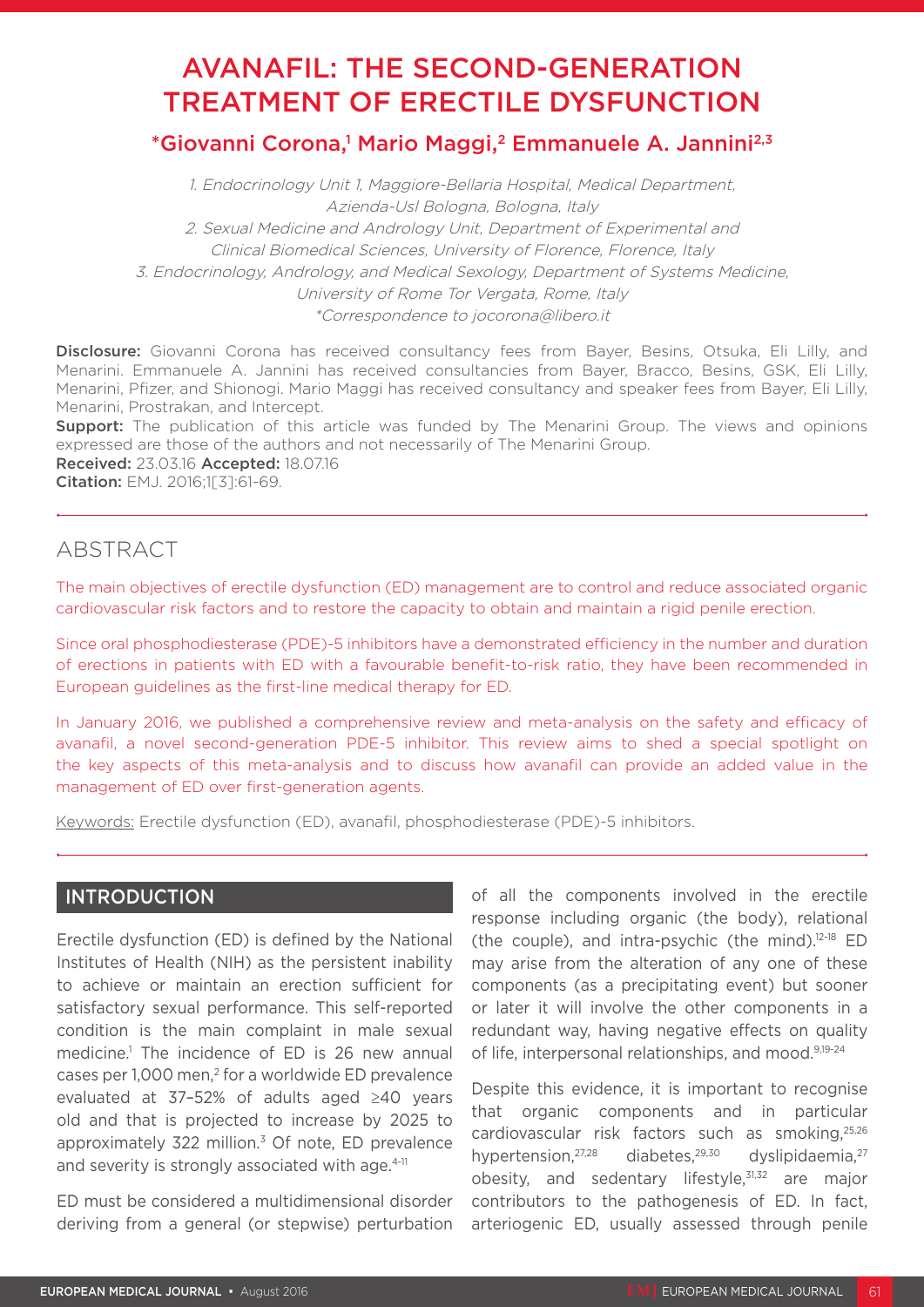colour Doppler ultrasound, is associated with a relevant increase in cardiovascular disease risk.33,34

# THE PHARMACOLOGICAL MANAGEMENT OF ERECTILE DYSFUNCTION

The main objectives of ED management are to control and reduce associated organic cardiovascular risk factors and to restore the capacity to obtain and maintain a rigid penile erection. Due to the great variability of underlying aetiologies and the subjective aspects of ED, medical therapy depends on the patients' (and their partners') characteristics and comorbidities.10,35,36

Androgens are considered the major hormonal regulator of penile physiology.37-40 Hypogonadism is a frequent condition in subjects seeking medical care for ED.<sup>41</sup> Testosterone replacement therapy in hypogonadal men (total testosterone <12 nM) is associated with significant increases in selfreported measures of erectile function.<sup>39,40</sup> Hence. according to the 4<sup>th</sup> International Consultation on Sexual Medicine (ICSM), testosterone assessment must precede any pharmacological intervention of ED subjects.40

Oral pharmacological management with phosphodiesterase (PDE)-5 inhibitors is the first-line modality, before other methods, which comprise penile self-injections with vasoactive drugs, intraurethral or intracavernosal alprostadil (a prostaglandin E1), vacuum-assisted erection devices, and penile prosthesis.10,35,36,42-44 Only oral PDE-5 inhibitors that have been approved in Europe will be discussed in this article. These drugs act with a predominantly peripheral mechanism potentiating the nitric oxide (NO) pathway. Sexual stimulation generates a local production of NO which after binding to its intracellular receptors, activates the enzyme guanylate cyclase, leading to increased levels of cyclic guanosine monophosphate (cGMP). cGMP can engage a number of downstream targets, leading eventually to smooth muscle relaxation and penile erection. PDE-5 inhibition, by blocking cGMP degradation, can therefore increase NO signalling and induce smooth muscle relaxation.45-47

Oral PDE-5 inhibitors have a demonstrated efficiency in the number and duration of erections in patients with ED, with a favourable benefit-torisk ratio, and hence they have been recommended in European guidelines as the first-line medical therapy for ED.48 In January 2016, we published a

comprehensive review and meta-analysis on the safety and efficacy of avanafil, a novel secondgeneration PDE-5 inhibitor. This review aims to shed a special spotlight on the key aspects of this meta-analysis and to discuss how avanafil can provide an added value in the management of ED over first-generation agents.

# FIRST-GENERATION PHOSPHODIESTERASE 5 INHIBITORS

Sildenafil (Viagra®) was approved by the European Medicines Agency (EMA) in 1998 as the first oral PDE-5 inhibitor for ED and has been explored in a plethora of clinical trials.49,50 Market authorisations for two other agents, vardenafil and tadalafil, were then subsequently granted by the EMA. The main characteristics of PDE-5 inhibitors are summarised in Table 1. 35,46,50-77 Adverse events (AEs) reported with first-generation PDE-5 inhibitors are generally mild, mostly transient, and self-limited; the most commonly-reported being headache, flushing, dyspepsia, nasal congestion, and dizziness with tadalafil also being associated to myalgia and back pain.35,60,73,78-80

All PDE-5 inhibitors are contraindicated with the use of nitrates or NO-donor drugs due to the risk of severe hypotension which can sometimes be life-threatening. PDE-5 inhibitors are to be used with caution with non-selective alpha-blockers and potent CYP3A4 inhibitors.<sup>81</sup> In addition, precaution is recommended for vardenafil in patients taking Type 1A anti-arrhythmics (such as quinidine or procainamide) or Type 3 anti-arrhythmics (such as sotalol or amiodarone) due to a possible causal association with QT prolongation.82

# AVANAFIL: A SECOND-GENERATION PHOSPHODIESTERASE 5 INHIBITOR

### Drug Characteristics

Avanafil (Spedra®) is the newest available PDE-5 inhibitor having been approved by the EMA in June 2013. It is a second-generation PDE-5 inhibitor along with lodenafil, mirodenafil, and udenafil (the last two are marketed in South Korea) but is the only one approved in Europe to date.<sup>83,84</sup>

Avanafil has a demonstrated high potency with a 50% inhibitory concentration (4.3–5.2 nM).55-57 This compound is highly selective for PDE-5 as opposed to other PDE-5 inhibitors. *In vitro* studies evidenced less inhibition of PDE-1 (>10,000-fold;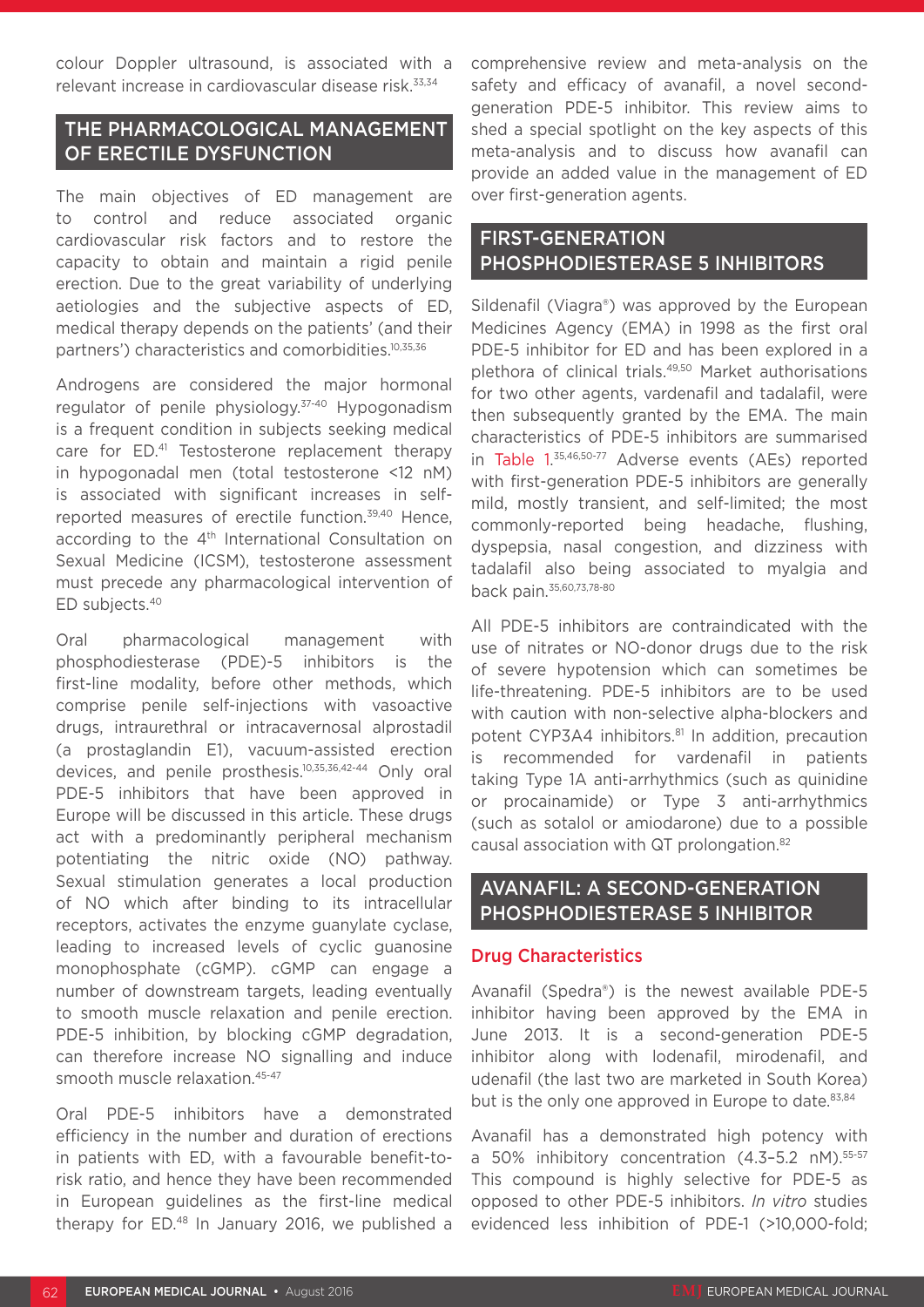present in the heart), PDE-6 (120-fold, present in the retina), and PDE-11 (>10,000-fold, present in the testicles). Furthermore, approximately 20,000-fold selectivity for the PDE-5 versus PDE-3 enzyme is found in the heart and blood vessels, which is important because PDE-3 is involved in control of cardiac contractility.85 This high selectivity may confer and/or contribute to an improved safety profile over other PDE-5 inhibitors (Table 1).<sup>51-54</sup>

Avanafil is available in Europe as 50, 100, or 200 mg oral tablets. The recommended dose is 100 mg, taken as needed approximately 15–30 minutes before sexual activity; sexual stimulation is required for a response to treatment. Based on individual efficacy and tolerability, the dose may be increased to a maximum dose of 200 mg or decreased to 50 mg. The maximum recommended dosing frequency is once per day.51

|                                                                               |                                                                                | Sildenafil <sup>50,66-68</sup>                                                                                | Vardenafil <sup>35,46,69-74</sup>                                                                              | Vardenafil <sup>75-77</sup> | Tadalafil <sup>35,59-65</sup>                                                                                 | Avanafil <sup>51-58</sup>                                                                                      |
|-------------------------------------------------------------------------------|--------------------------------------------------------------------------------|---------------------------------------------------------------------------------------------------------------|----------------------------------------------------------------------------------------------------------------|-----------------------------|---------------------------------------------------------------------------------------------------------------|----------------------------------------------------------------------------------------------------------------|
| <b>Brand name</b>                                                             |                                                                                | Viagra®                                                                                                       | Levitra <sup>®</sup>                                                                                           |                             | Cialis <sup>®</sup>                                                                                           | Spedra®                                                                                                        |
| Generation                                                                    |                                                                                | First-generation                                                                                              |                                                                                                                |                             |                                                                                                               | Second-<br>generation                                                                                          |
| <b>Galenic form</b>                                                           |                                                                                | Film-coated<br>tablets                                                                                        | Film-coated<br>tablets                                                                                         | Orodispersible<br>tablets   | Film-coated<br>tablets                                                                                        | <b>Tablets</b>                                                                                                 |
| Year of<br>European market<br>authorisation                                   |                                                                                | 1998                                                                                                          | 2003                                                                                                           | 2010                        | 2003                                                                                                          | 2013                                                                                                           |
| Recommended<br>dose                                                           |                                                                                | 50 mg (may be<br>increased to<br>100 mg or<br>decreased to<br>25 mg based<br>on efficacy and<br>tolerability) | 10 mg (may be increased to 20 mg or<br>decreased to 5 mg based on efficacy<br>and tolerability)                |                             | $10 - 20$ mg<br>(also available as<br>doses of 2.5 and<br>5 mg for once-<br>daily dosing)                     | 100 mg<br>(may be increased<br>to 200 mg<br>or decreased to<br>50 mg based<br>on efficacy and<br>tolerability) |
| Maximum<br>recommended<br>dose                                                |                                                                                | 100 mg                                                                                                        | 20 mg                                                                                                          |                             | 20 mg                                                                                                         | 200 mg                                                                                                         |
| <b>Onset of action</b>                                                        |                                                                                | 60 minutes                                                                                                    | 25-60 minutes                                                                                                  | <30 minutes                 | 30 minutes                                                                                                    | Approximately<br>15-30 minutes                                                                                 |
| Onset of action<br>delayed due<br>to fatty meal<br>or alcohol<br>consumption? |                                                                                | Yes                                                                                                           | Yes                                                                                                            | <b>No</b>                   | <b>No</b>                                                                                                     | Yes                                                                                                            |
| Duration of<br>action                                                         |                                                                                | About 4 hours<br>Some reports<br>of durations of<br>action for up to<br>12 hours                              | About 4 hours                                                                                                  |                             | Up to 36 hours                                                                                                | >6 hours in some<br>patients                                                                                   |
| <b>PDE</b><br>selectivity<br>(fold-<br>difference)                            | 1<br>$\overline{2}$<br>3<br>4<br>5<br>6<br>7<br>8<br>$\mathcal{G}$<br>10<br>11 | 375<br>39,375<br>16,250<br>3,125<br>$\mathbf{1}$<br>16<br>13.750<br>>62,500<br>2,250<br>3,375<br>4,875        | 1,012<br>273,810<br>26,190<br>14,286<br>$\mathbf{1}$<br>21<br>17.857<br>1,000,000<br>16,667<br>17,857<br>5,952 |                             | 10,500<br>>25,000<br>>25,000<br>14,750<br>$\mathbf{1}$<br>550<br>>25,000<br>>25,000<br>>25,000<br>8,750<br>25 | 10,192<br>9,808<br>>19,231<br>1,096<br>1<br>121<br>5,192<br>2,308<br>>19,231<br>1,192<br>>19,231               |

#### Table 1: Main characteristics and isozyme selectivity of phosphodiesterase 5 inhibitors.

#### PDE: phosphodiesterase.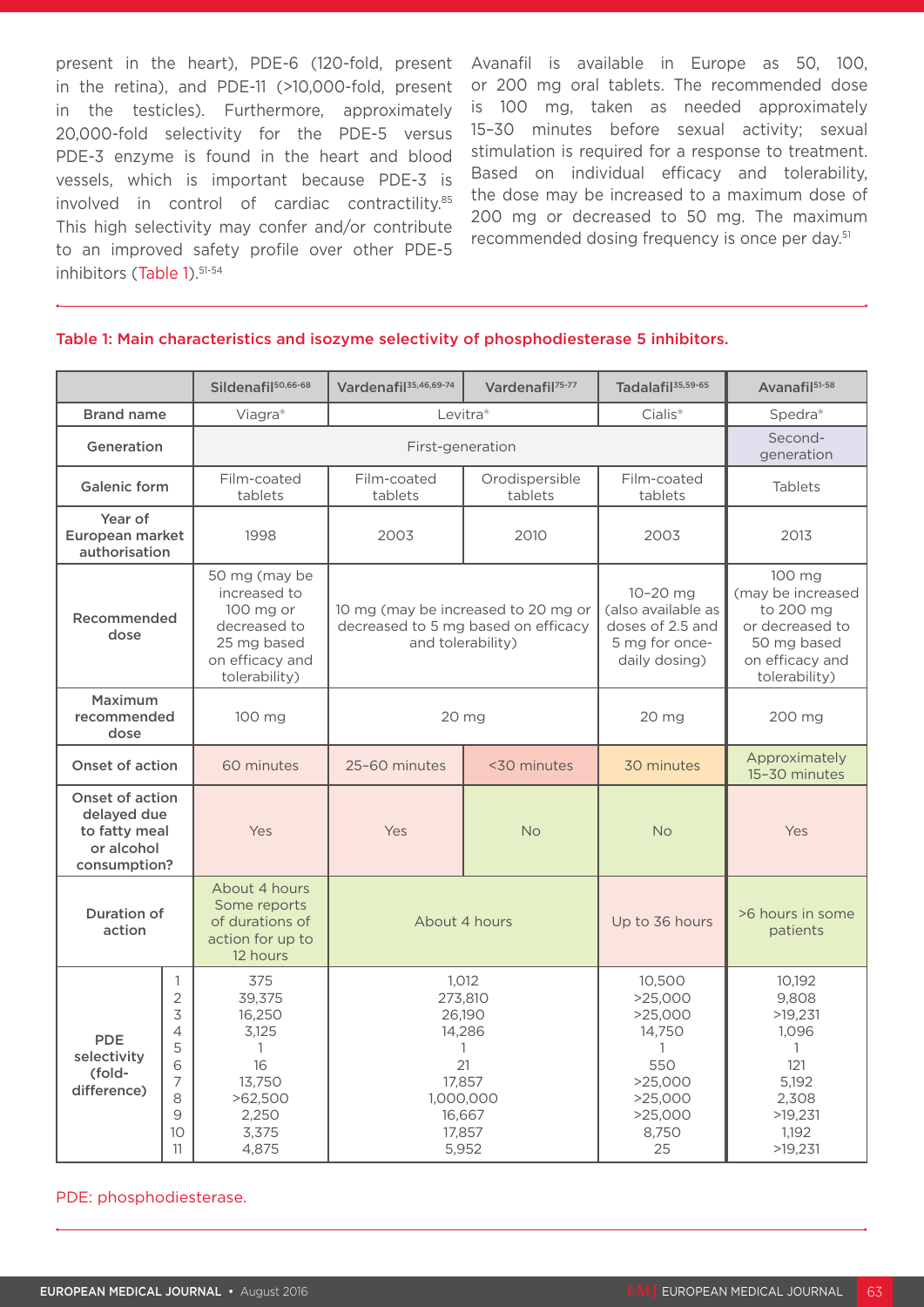#### Table 2: Efficacy and safety parameters for avanafil 100/200 mg versus placebo.

| <b>Parameter</b>                                | Avanafil 100 mg versus placebo | Avanafil 200 mg versus placebo |  |  |
|-------------------------------------------------|--------------------------------|--------------------------------|--|--|
| <b>Efficacy parameters</b>                      | OR (95% CI)                    |                                |  |  |
| Successful intercourse (SEP3)                   | $2.51(1.85 - 3.41)$            | $2.87(2.23 - 3.69)$            |  |  |
| Successful intercourse (SEP3) within 15 minutes | 4.72 (2.08-10.71)              | 4.21 (1.44-12.28)              |  |  |
| Normalisation of IIEF (>26)                     | $3.54(2.14 - 5.87)$            | 3.19 (1.93-5.29)               |  |  |
| Successful vaginal penetration (SEP2)           | $2.20(1.74 - 2.84)$            | $2.57(1.99 - 3.32)$            |  |  |
| Safety parameters                               | OR (95% CI)                    |                                |  |  |
| Serious AEs                                     | 1.99 (0.67-5.93)               | $1.70(0.54 - 5.31)$            |  |  |
| Any drug-related AEs                            | $2.07(1.23 - 3.48)$            | $2.10(1.35 - 3.26)$            |  |  |
| AEs leading to drug discontinuation             | $1.45(0.52 - 4.03)$            | 1.24 (0.44–3.50)               |  |  |
| Flushing                                        | 6.17 (2.08-18.32)              | 7.91 (2.71-23.04)              |  |  |
| Headache                                        | 4.57 (1.91-10.94)              | 10.21 (4.50-23.17)             |  |  |
| Nasal congestion                                | 2.81 (0.99-8.01)               | $2.63(0.89 - 7.73)$            |  |  |
| Back pain                                       | $1.74(0.53 - 5.72)$            | $1.24(0.32 - 4.83)$            |  |  |

SEP3: "Did your erection last long enough for you to have successful intercourse?" and SEP2: "Were you able to insert your penis into your partner's vagina?"

Data are derived and adapted from the meta-analysis of the available randomised placebo-controlled trials. Reproduced with permission from Corona G et al.<sup>88</sup>

SEP: sexual encounter profile; IIEF: International Index of Erectile Function; OR: odds ratio; CI: confidence interval; AEs: adverse events.

Dose adjustments are not required in patients aged 65 years and older. However, the available data on patients aged ≥70 years old is limited.51 Similarly, dose adjustments are not required in patients with diabetes mellitus or mild-to-moderate renal impairment. It is to be noted that in Phase III studies, decreased efficacy was observed in the latter patient category, as compared with patients with normal renal function.52,53 In patients with mild-to-moderate hepatic impairment (Child– Pugh Class A or B), treatment should be initiated with the minimum efficacious dose and posology should be adjusted based on tolerance.<sup>52,53</sup> Avanafil is contraindicated in patients with severe renal impairment (defined as creatinine clearance <30 mL/min) and severe hepatic impairment (Child–Pugh Class C) due to lack of specific data in these conditions.52,53,86,87

### Meta-Analysis of Clinical Efficacy and Safety Data to Date

We conducted a meta-analysis of all available randomised clinical trials to date on the efficacy and safety of avanafil 100 and 200 mg.<sup>88</sup> A comprehensive search was conducted on the MEDLINE, EMBASE, and Cochrane databases.

Five placebo-controlled randomised clinical trials of avanafil in ED were included in the analysis, reporting data on a total of 1,379 and 605 patients in the active and placebo arms, respectively.58,89-92 Since only one study out of five reported on the 50 mg dosage, the authors chose to focus their analyses on the 100 and 200 mg dosages. In the overall cohort, mean ED duration was 65.5 months and the prevalence of severe ED was 42.9%.<sup>88</sup>

#### Clinical Outcomes

#### **Efficacy: Successful intercourse**

In the meta-analysis cited above, according to the evaluation of Sexual Encounter Profile (SEP)-3, avanafil 100 and 200 mg were significantly superior (3-fold increased probability to normalise erectile function) over placebo in improving successful sexual intercourse (Table 2), independently of baseline severity or duration of ED but also of comorbidities (high body mass index, diabetes, and hypertension). Both doses were also significantly superior to placebo with a 4-fold increased likelihood of a successful intercourse within 15 minutes.<sup>88</sup>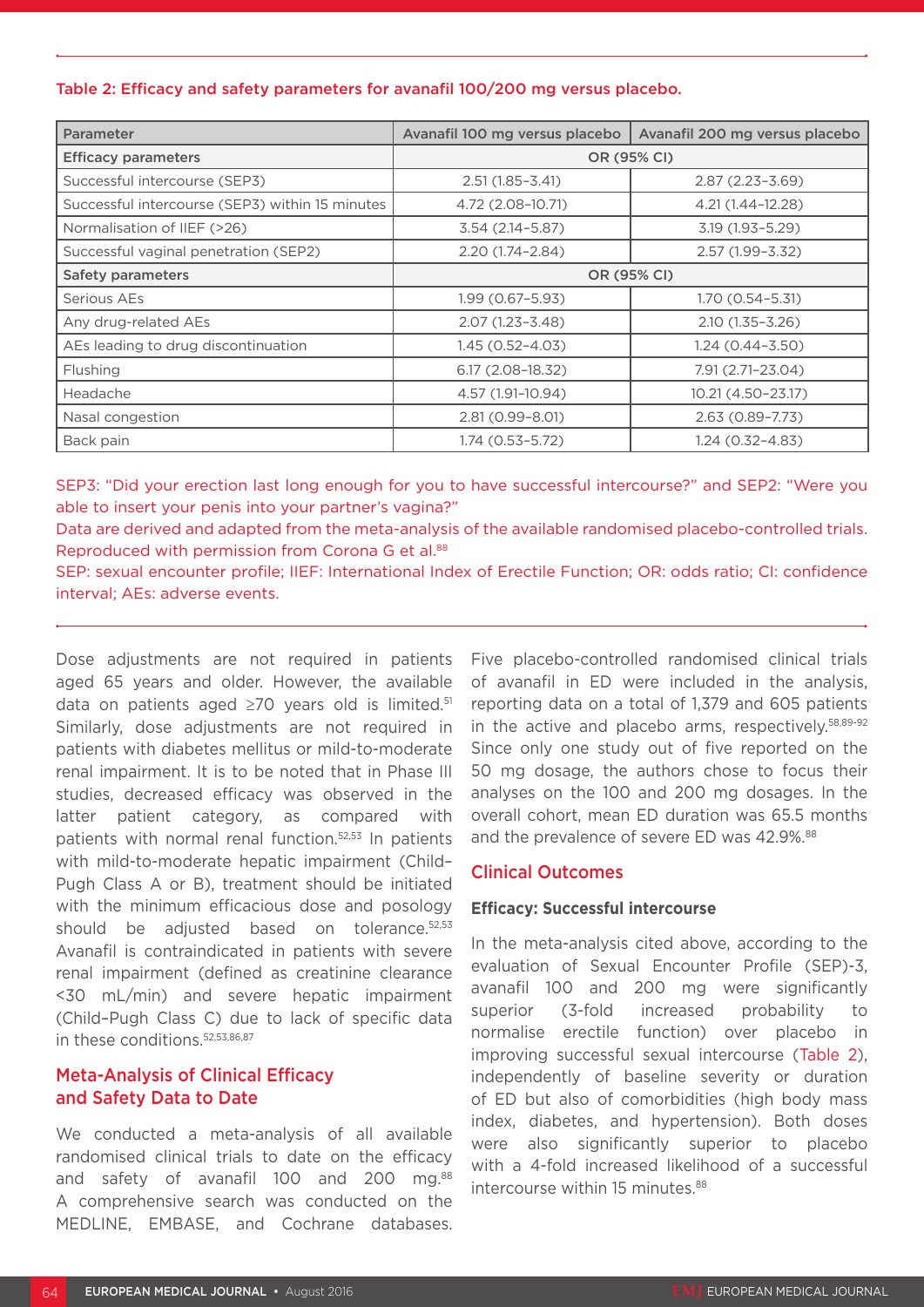Of note, the efficacy of the 100 mg dosage was lower in elderly patients but this effect was not observed with the 200 mg dose. In addition, avanafil 100 and 200 mg were associated with a significantly higher International Index of Erectile Function (IIEF) versus placebo, with a better score for avanafil 200 mg (3.92 [range: 2.68–5.15] and 4.92 [range: 3.66–6.19], respectively, for the 100 and 200 mg doses; both p<0.0001).<sup>88</sup>

#### **Onset and duration of action**

Avanafil has a more rapid onset of action than the older PDE-5 inhibitors (within 15 minutes).53,56,88,93-95 The rapid onset of action was demonstrated during a randomised, double-blind, placebo-controlled registrative clinical trial involving 646 ED patients over 12 weeks (67% and 71% of successful intercourse attempts with 100 and 200 mg avanafil versus 27% with placebo, respectively).<sup>58</sup>

In a newly published randomised, double-blind, placebo controlled, 12-week study, men were either assigned to placebo, avanafil 100 mg, or avanafil 200 mg.<sup>91</sup> Successful intercourse attempts within approximately 15 minutes after dosing were significantly higher with avanafil 100 mg (mean: 25.9%) and 200 mg (mean: 29.1%) than with placebo (mean: 14.9%, p=0.001 and <0.001, respectively). A statistically significant difference between avanafil and placebo was observed for successful intercourse attempts as early as 10 and 12 minutes in the 200 mg and 100 mg groups, respectively. The erectogenic effect of avanafil has been reported beyond 6 hours in some subjects.<sup>51,58</sup>

# Safety Profile of Avanafil

Common class-related AEs reported with avanafil include headache, flushing, and nasal congestion.51,58,89-91,96 Unsurprisingly, In the metaanalysis both avanafil 100 and 200 mg dosage forms were associated with an increased rate of reported drug-related AEs over placebo (especially flushing and headache but no differences for nasal congestion and back pain were observed; Table 2). However, the rate of discontinuations due to AEs for both active doses were similar to those for placebo.88 An interesting finding was that no difference was observed between the 100 and 200 mg dosages and placebo in terms of serious AEs (odds ratio: 1.99 [0.67–5.93] and 1.70 [0.54–5.31] for avanafil 100 and 200 mg, respectively, both with a non-significant p-value).

Avanafil at its maximum dosage has a comparable efficacy but an improved safety profile over firstgeneration PDE-5 inhibitors.53,56,88,93-95 In another meta-analysis published by Chen et al.,<sup>42</sup> the frequency of AEs for each PDE-5 inhibitor when used at their maximum dosage demonstrated a favourable safety profile with avanafil 200 mg versus tadalafil 20 mg (p<0.02), vardenafil 20 mg ( $p=0.001$ ), and sildenafil ( $p=0.0001$ ).<sup>88</sup> However head-to-head trials or longer duration studies on the safety of avanafil are needed to ascertain this suggested advantage.<sup>10,88</sup>

# CHOICE OF THERAPY AND PRACTICAL CONSIDERATIONS FOR REAL-WORLD PATIENTS: THE ADDED VALUE OF AVANAFIL

The efficacy and safety of PDE-5 inhibitors has been highly documented. However, beyond the first year of therapy with a PDE-5 inhibitor, a substantial proportion of men discontinue treatment prematurely.10,88,97,98 It therefore appears ineluctable that in order to improve treatment adherence, clinicians should try to better understand patient expectations to help refine the choice of PDE-5 therapy on an individual basis, and tailor therapy according to the patient's/ couple's characteristics and expectations.

Although there is no head-to-head data from double-blind randomised trials comparing PDE-5 inhibitors against each other, all four drugs are effective within an acceptable safety profile.<sup>35,99</sup> Guidance from both the American College of Physicians (ACP; 2009) and the European Association of Urology (EAU; 2016) recommend that the choice of PDE-5 inhibitor be based on patient's preferences, costs, ease of use, frequency of intercourse, desired onset, and duration of action as well as AEs.48,79,100,101

While the therapeutic armamentarium may seem homogenous, different pharmacokinetic properties and selectivity differences are at the core of the choice for the most appropriate drug.99,102 Indeed, pharmacokinetic differences translate into different onset and duration of action parameters. Sildenafil, film-coated vardenafil, and tadalafil should be taken 30–60, 25–60, and 30 minutes before desired sexual activity, respectively. Orodispersible vardenafil can be taken only 30 minutes before sexual intercourse; avanafil has the shorter onset of action with a delay of action of only 15 minutes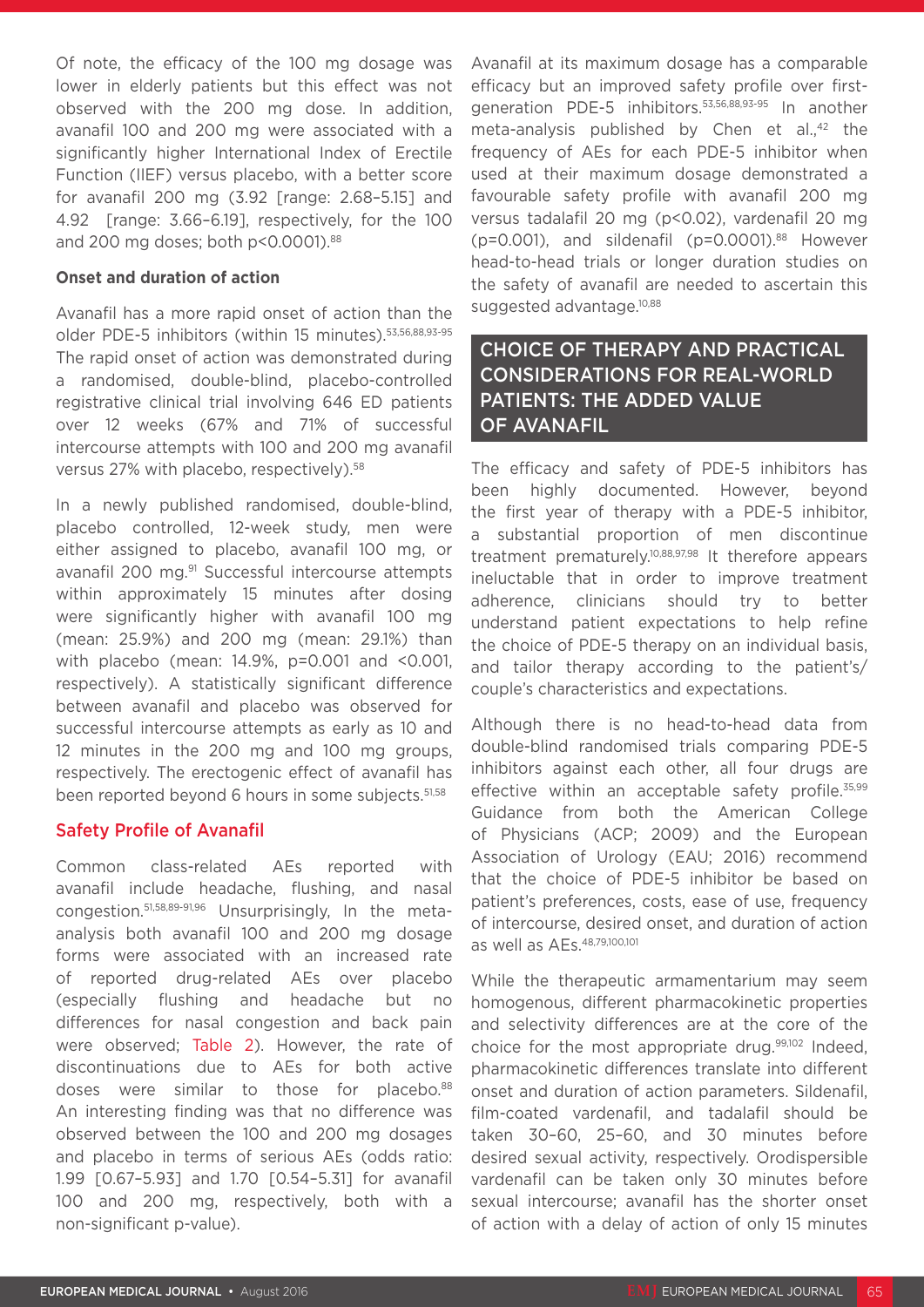which is of particular interest for couples seeking a very spontaneous sex life. With this very short onset of action, avanafil is the closest PDE-5 inhibitor to a 'natural' occurrence.<sup>51,59,63,66,69,74</sup>

According to a large online survey (N=1,534) initiated to better understand patients' needs and expectations of sexual activity and ED management, 38% of men considered an ideal onset of action of oral therapies to be of 'about 15 minutes' giving them 'the ability to respond immediately to their partner's sexual wishes and requests' and 'allowing a certain degree of spontaneity'. As we previously commented in our meta-analysis, in the context of ED a drug with a rapid onset can generate better spontaneous sexual interaction.88 Furthermore, the short delay provided by avanafil could help reduce the psychological impact of ED (couple-related problems, low self-esteem), improve treatment satisfaction, and therefore solidify treatment adherence.

With respect to available dosage forms, avanafil 200 mg could provide an added value in elderly (>65 years old) ED patients in achieving successful sexual encounters. Indeed, in the meta-analysis, while the efficacy of the 100 mg dosage was lower in the elderly than in younger patients, this effect was not observed with the 200 mg dose which was still demonstrated to be as safe as the 100 mg dose.<sup>88</sup> Elderly patients can present several comorbidities and risk factors, and thus the fact that avanafil at its maximum dosage has a comparable efficacy but fewer AEs than firstgeneration PDE-5 inhibitors, is of particular interest. This safer profile could increase physician confidence in prescribing an on-demand but longterm therapy, as can be the case with elderly ED patients. Likewise, as suggested by some experts and our clinical practice, the maximum dosage of 200 mg could be directly prescribed to complicated subjects in order to obtain the best initial treatment success and generate a strong patient adherence to therapy from the beginning.<sup>88</sup>

### **CONCLUSION**

This new meta-analysis further ascertains the safety and efficacy of avanafil, as evaluated by SEP-3, SEP-2, and IIEF scores in the studied populations. While avanafil has comparable efficacy outcomes with the three older PDE-5 inhibitors, its improved safety profile (due to a higher selectivity) can be of particular interest for clinicians. Furthermore, as a consequence of unique pharmacokinetic properties, this compound provides added value due to its rapid onset of action and reasonable duration of action.

These factors could translate into higher patient compliance and treatment satisfaction thus adherence, and help reduce treatment discontinuations (e.g. due to AEs).79,103 Secondgeneration PDE-5 inhibitors are a welcome addition to the therapeutic landscape of ED and can contribute to a more individually-tailored ED therapy.

# Acknowledgements

Medical writing assistance was provided by Dr Caroline Charles of Scilink Medical Writing, Biarritz, France.

### REFERENCES

1. NIH Consensus Conference. Impotence. NIH Consensus Development Panel on Impotence. JAMA. 1993;270(1):83-90.

2. Johannes CB et al. Incidence of erectile dysfunction in men 40 to 69 years old: Longitudinal results from the Massachusetts male aging study. J Urol. 2000;163(2):460-3.

3. Ayta IA et al. The likely worldwide increase in erectile dysfunction between 1995 and 2025 and some possible policy consequences. BJU Int. 1999;84(1):50-6.

4. Litwin MS et al. Health-related quality of life in men with erectile dysfunction. J Gen Intern Med. 1998;13(3):159-66.

5. Jønler M et al. The effect of age, ethnicity and geographical location on impotence and quality of life. Br J Urol. 1995;75(5):651-5.

6. Jackson SE, Lue TF. Erectile dysfunction: Therapy health outcomes. Urology. 1998;51(6):874-82.

7. Fugl-Meyer AR et al. On life satisfaction in male erectile dysfunction. Int J Impot Res. 1997;9(3):141-8.

8. Laumann EO et al. Sexual dysfunction in the United States: Prevalence and predictors. JAMA. 1999;281(6):537-44.

9. Feldman HA et al. Impotence and its medical and psychosocial correlates:

Results of the Massachusetts Male Aging Study. J Urol. 1994;151(1):54-61.

10. Kim SC et al. Reasons and predictive factors for discontinuation of PDE-5 inhibitors despite successful intercourse in erectile dysfunction patients. Int J Impot Res. 2014;26(3):87-93.

11. Corona G et al. Sexual function of the ageing male. Best Pract Res Clin Endocrinol Metab. 2013;27(4):581-601.

12. Boddi V et al. "It takes two to tango": The relational domain in a cohort of subjects with erectile dysfunction (ED). J Sex Med. 2012;9(12):3126-36.

13. Corona G et al. SIEDY scale 3, a new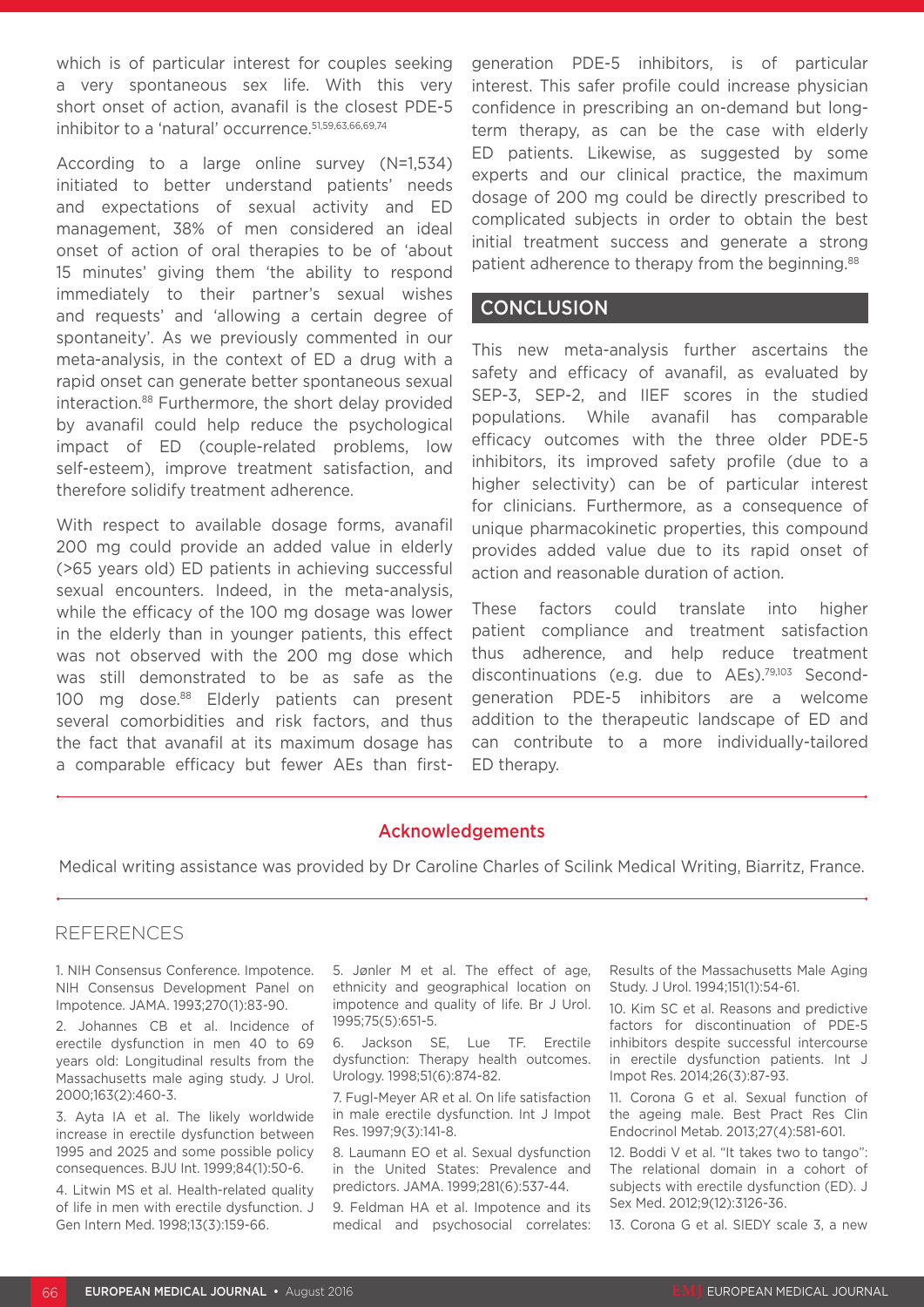instrument to detect psychological component in subjects with erectile dysfunction. J Sex Med. 2012;9(8): 2017-26.

14. Corona G et al. Risk factors associated with primary and secondary reduced libido in male patients with sexual dysfunction. J Sexual Med. 2013;10(4):1074-89.

15. Corona G et al. Assessment of the relational factor in male patients consulting for sexual dysfunction: The concept of couple sexual dysfunction. J Androl. 2006;27(6):795-801.

16. Lotti F et al. Clinical correlates of erectile dysfunction and premature ejaculation in men with couple infertility. J Sex Med. 2012;9(10):2698-707.

17. Balercia G et al. Sexual symptoms in endocrine diseases: Psychosomatic perspectives. Psychother Psychosom. 2007;76(3):134-40.

18. Corona G et al. How to recognize late-onset hypogonadism in men with sexual dysfunction. Asian J Androl. 2012; 14(2):251-9.

19. Jannini EA et al. Organic vs. psychogenic? The Manichean diagnosis in sexual medicine. J Sex Med. 2010; 7(5):1726-33.

20. Lindau ST et al. A study of sexuality and health among older adults in the United States. N Engl J Med. 2007;357(8):762-74.

21. Fisher WA et al. Erectile dysfunction (ED) is a shared sexual concern of couples I: Couple conceptions of ED. J Sex Med. 2009;6(10):2746-60.

22. Salonia A et al. Is erectile dysfunction a reliable proxy of general male health status? The case for the International Index of Erectile Function-Erectile Function domain. J Sex Med. 2012;9(10):2708-15.

23. Nurnberg HG et al. Depression, antidepressant therapies, and erectile dysfunction: Clinical trials of sildenafil citrate (Viagra) in treated and untreated patients with depression. Urology. 2002; 60(2 Suppl 2):58-66.

24. Clayton AH et al. Sexual dysfunction associated with major depressive disorder and antidepressant treatment. Exp Opin Drug Saf. 2014;13(10):1361-74.

25. Derby CA et al. Modifiable risk factors and erectile dysfunction: can lifestyle changes modify risk? Urology. 2000; 56(2):302-6.

26. Corona G et al. Psychobiological correlates of smoking in patients with erectile dysfunction. International journal of impotence research. 2005;17(6): 527-34.

27. Seftel AD et al. The prevalence of hypertension, hyperlipidemia, diabetes mellitus and depression in men with erectile dysfunction. J Urol. 2004;171(6 Pt 1):2341-5.

28. Corona G et al. Pulse pressure

independently predicts major cardiovascular events in younger but not in older subjects with erectile dysfunction. J Sex Med. 2011;8(1):247-54.

29. Corona G et al. Sexual dysfunction at the onset of type 2 diabetes: The interplay of depression, hormonal and cardiovascular factors. J Sex Med. 2014; 11(8):2065-73.

30. Corona G et al. The SUBITO-DE study: Sexual dysfunction in newly diagnosed type 2 diabetes male patients. J Endocrinol Invest. 2013;36(10):864-8.

31. Corona G et al. Hypogonadism as a possible link between metabolic diseases and erectile dysfunction in aging men. Hormones (Athens). 2015;14(4):569-78.

32. Corona G et al. Erectile dysfunction and central obesity: An Italian perspective. Asian J Androl. 2014;16(4):581-91.

33. Corona G et al. Penile doppler ultrasound in patients with erectile dysfunction (ED): Role of peak systolic velocity measured in the flaccid state in predicting arteriogenic ED and silent coronary artery disease. J Sexual Med. 2008;5(11):2623-34.

34. Rastrelli G et al. Flaccid penile acceleration as a marker of cardiovascular risk in men without classical risk factors. J Sex Med. 2014;11(1):173-86.

35. Montague DK et al. Chapter 1: The management of erectile dysfunction: an AUA update. J Urol. 2005;174(1):230-9.

36. Costa P, Potempa AJ. Intraurethral alprostadil for erectile dysfunction: A review of the literature. Drugs. 2012; 72(17):2243-54.

37. Carosa E et al. The ontogenetic expression pattern of type 5<br>phosphodiesterase correlates with phosphodiesterase correlates androgen receptor expression in rat corpora cavernosa. J Sex Med. 2009;6(2): 388-96.

38. Isidori AM et al. A critical analysis of the role of testosterone in erectile function: From pathophysiology to treatment-a systematic review. Eur Urol. 2014;65(1):99-112.

39. Isidori AM et al. Outcomes of androgen replacement therapy in adult male hypogonadism: Recommendations from the Italian society of endocrinology. J Endocrinol Invest. 2015;38(1):103-12.

40. Corona et al. Endocrinologic Control of Men's Sexual Desire and Arousal/ Erection. J Sex Med. 2016;13(3):317-37.

41. Maseroli E et al. Prevalence of endocrine and metabolic disorders in subjects with erectile dysfunction: A comparative study. J Sex Med. 2015;12(4):956-65.

42. Chen J et al. Sildenafil versus the vacuum erection device: Patient preference. J Urology. 2001;166(5): 1779-81.

43. Pinsky MR et al. Intracavernosal

therapy and vacuum devices to treat erectile dysfunction. Arch Esp Urol. 2010; 63(8):717-25.

44. Corman A et al. [Importance of patient's choice in the treatment of erectile dysfunction]. Presse Med. 2012; 41(6 Pt 1):593-7.

45. Dolci S et al. Subcellular localization and regulation of type-1C and type-5 phosphodiesterases. Biochem Biophys Res Commun. 2006;341(3):837-46.

46. Palit V, Eardley I. An update on new oral PDE5 inhibitors for the treatment of erectile dysfunction. Nat Rev Urol. 2010; 7(11):603-9.

47. Boolell M et al. Sildenafil, a novel effective oral therapy for male erectile dysfunction. Br J Urol. 1996;78(2):257-61.

48. Hatzimouratidis K et al. EAU Guidelines on Male Sexual Dysfunction. Updated 2016. Available at: http://uroweb.org/ guideline/male-sexual-dysfunction/. Last accessed: 19 July 2016.

49. Goldstein I et al. Oral sildenafil in the treatment of erectile dysfunction. 1998. J Urol. 2002;167(2 Pt 2):1197-204.

50. Fink HA et al. Sildenafil for male erectile dysfunction: A systematic review and meta-analysis. Arch Intern Med. 2002;162(12):1349-60.

51. EMA. Spedra: EPAR- Product Information- European Medicine Agency. Updated March 2016. Available at: http://www.ema.europa.eu/docs/ en GB/document library/EPAR -Product\_Information/human/002581/ WC500145206.pdf. Last accessed: 19 July 2016.

52. Smith WB 2nd et al. PDE5 inhibitors: Considerations for preference and longterm adherence. Int J Clin Pract. 2013; 67(8):768-80.

53. Kyle JA et al. Avanafil for erectile dysfunction. Ann Pharmacother. 2013; 47(10):1312-20.

54. Katz EG et al. Avanafil for erectile dysfunction in elderly and younger adults: Differential pharmacology and clinical utility. Ther Clin Risk Manag. 2014;10: 701-11.

55. Kotera J et al. Avanafil, a potent and highly selective phosphodiesterase-5 inhibitor for erectile dysfunction. J Urol. 2012;188(2):668-74.

56. Wang R et al. Selectivity of avanafil, a PDE5 inhibitor for the treatment of erectile dysfunction: Implications for clinical safety and improved tolerability. J Sex Med. Aug 2012;9(8):2122-9.

57. Allison M et al. Pharmacokinetics of avanafil, a novel, rapidly absorbed, selective PDE5 inhibitor for the treatment of mild to severe erectile dysfunction. J Sex Med. 2011;8(suppl 5):S466.

58. Goldstein I et al. A randomized, doubleblind, placebo-controlled evaluation of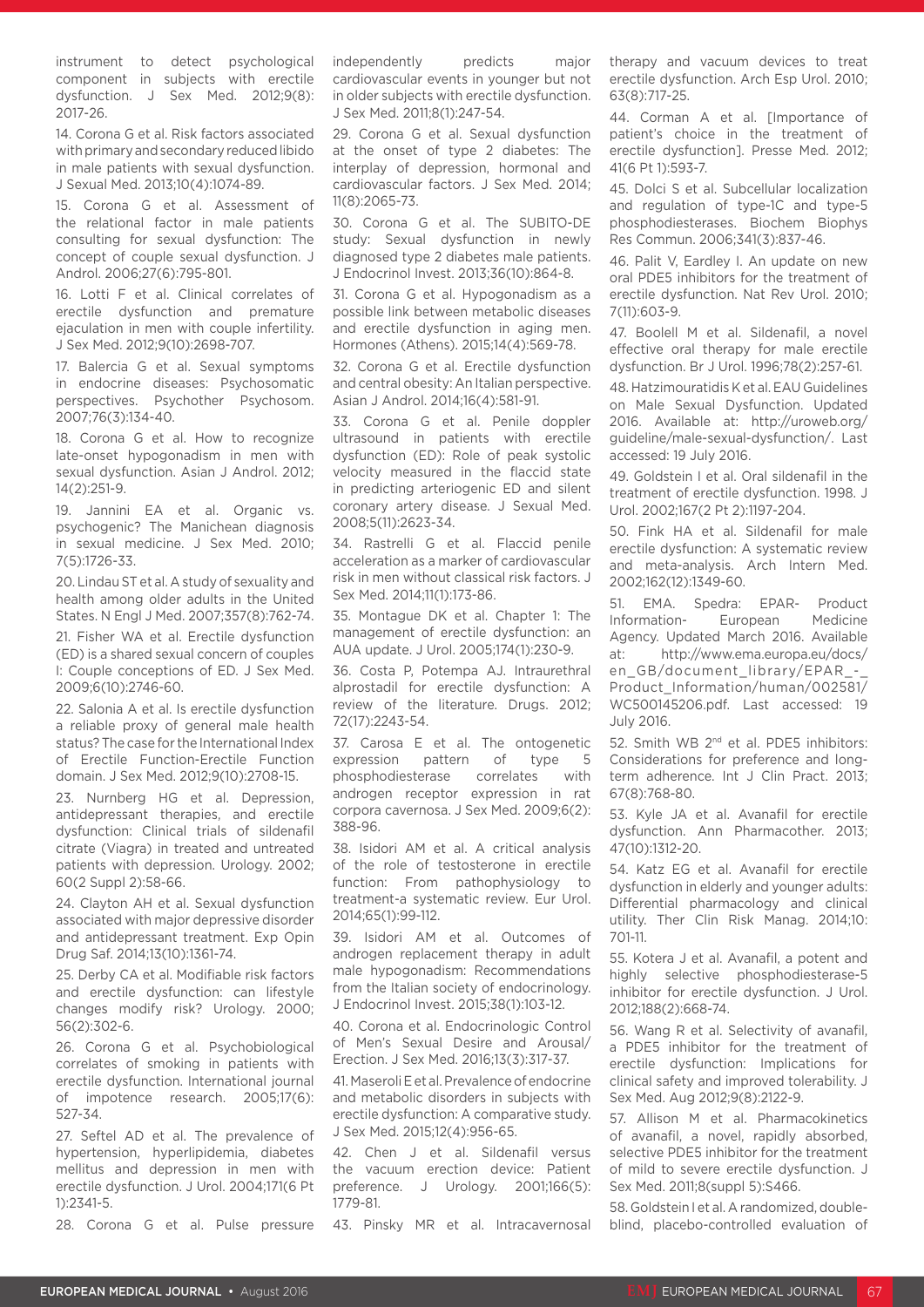the safety and efficacy of avanafil in subjects with erectile dysfunction. J Sex Med. 2012;9(4):1122-33.

59. EMA. Cialis: EPAR- European Medicines Agency. Updated September 2015. Available at: http://www.ema. europa.eu/docs/en\_GB/document\_ library/EPAR\_-\_Product\_Information/ human/000436/WC500026318.pdf. Last accessed: 19 July 2016.

60. Curran M, Keating G. Tadalafil. Drugs. 2003;63(20):2203-12; discussion 2213-4.

61. Coward RM, Carson CC. Tadalafil in the treatment of erectile dysfunction. Ther Clin Risk Manag. 2008;4(6):1315-30.

62. Forgue ST et al. Tadalafil pharmacokinetics in healthy subjects. Br J Clin Pharmaco. 2006;61(3):280-8.

63. Tadalafil (Cialis) once a day for erectile dysfunction. Med Lett Drugs Ther. 2008;50(1283):27-8.

64. Porst H et al. Evaluation of the efficacy and safety of once-a-day dosing of tadalafil 5mg and 10mg in the treatment of erectile dysfunction: Results of a multicenter, randomized, doubleblind, placebo-controlled trial. Eur Urol. 2006;50(2):351-9.

65. Shabsigh R et al. Efficacy and safety of once-daily tadalafil in men with erectile dysfunction who reported no successful intercourse attempts at baseline. J Sex Med. 2013;10(3):844-56.

66. EMA. Viagra: EPAR- European Medicines Agency. Updated November 2015. Available at: http://www.ema. europa.eu/docs/en\_GB/document\_ library/EPAR\_-\_Product\_Information/ human/000202/WC500049830.pdf. Last accessed: 19 July 2016.

67. Moncada I et al. Efficacy of sildenafil citrate at 12 hours after dosing: Reexploring the therapeutic window. Eur Urol. 2004;46(3):357-60; discussion 360-1.

68. McCullough AR et al. Randomized, double-blind, crossover trial of sildenafil in men with mild to moderate erectile dysfunction: Efficacy at 8 and 12 hours postdose. Urology. 2008;71(4):686-92.

69. Vardenafil (levitra) for erectile dysfunction. Med Lett Drugs Ther. 2003; 45(1166):77-8.

70. Porst H et al. The efficacy and tolerability of vardenafil, a new, oral, selective phosphodiesterase type 5 inhibitor, in patients with erectile dysfunction: The first at-home clinical trial. Int J of Impot Res. 2001;13(4):192-9.

71. Klotz T et al. Vardenafil increases penile rigidity and tumescence in erectile dysfunction patients: A RigiScan and pharmacokinetic study. World J Urol. 2001;19(1):32-9.

72. Hellstrom WJ et al. Sustained efficacy and tolerability of vardenafil, a highly potent selective phosphodiesterase type 5 inhibitor, in men with erectile dysfunction: Results of a randomized, double-blind, 26-week placebo-controlled pivotal trial. Urology. 2003;61(4 Suppl 1):8-14.

73. Keating GM, Scott LJ. Vardenafil: A review of its use in erectile dysfunction. Drugs. 2003;63(23):2673-703.

74. EMA. Levitra: EPAR- Product Information- European Medicine Agency. Updated April 2014. Available at: http://www.ema.europa.eu/docs/ en GB/document library/EPAR -Product\_Information/human/000475/ WC500039992.pdf. Last accessed: 19 July 2016.

75. Debruyne FM et al. Time to onset of action of vardenafil: A retrospective analysis of the pivotal trials for the orodispersible and film-coated tablet formulations. J Sex Med. 2011;8(10): 2912-23.

76. Sanford M. Vardenafil orodispersible tablet. Drugs. 2012;72(1):87-98.

77. Wang H et al. The effectiveness and safety of avanafil for erectile dysfunction: A systematic review and meta-analysis. Curr Med Res Opin. 2014;30(8):1565-71.

78. Giuliano F et al. Safety of sildenafil citrate: Review of 67 double-blind placebo-controlled trials and the postmarketing safety database. Int J of Clin Pract. 2010;64(2):240-55.

79. Tsertsvadze A et al. Oral sildenafil citrate (viagra) for erectile dysfunction: A systematic review and meta-analysis of harms. Urology. 2009;74(4):831-36.e8.

80. Chung E, Broc GB. A state of art review on vardenafil in men with erectile dysfunction and associated underlying diseases. Expert Opin on Pharmacothe. 2011;12(8):1341-8.

81. Jackson G et al. The second Princeton consensus on sexual dysfunction and cardiac risk: New guidelines for sexual medicine. J Sex Med. 2006;3(1):28-36.

82. Corona G et al. The use of phosphodiesterase 5 inhibitors with concomitant medications. J Endocrinol Invest. 2008;31(9):799-808.

83. Kang SG, Kim JJ. Udenafil: efficacy and tolerability in the management of erectile dysfunction. Ther Adv Urol. 2013; 5(2):101-10.

84. Bruzziches R et al. An update on pharmacological treatment of erectile dysfunction with phosphodiesterase type 5 inhibitors. Expert Opin Pharmacother. 2013;14(10):1333-44.

85. Knight W, Yan C. Therapeutic potential of PDE modulation in treating heart disease. Future Med Chem. 2013; 5(14):1607-20.

86. Vecchio M et al. Interventions for treating sexual dysfunction in patients with chronic kidney disease. Cochrane

Database Syst Rev. 2010(12):CD007747.

87. Navaneethan SD et al. Prevalence and correlates of self-reported sexual dysfunction in CKD: a meta-analysis of observational studies. Am J Kidney Dis. 2010;56(4):670-85.

88. Corona G et al. The safety and efficacy of Avanafil, a new 2(nd) generation PDE5i: Comprehensive review and meta-analysis. Expert Opin Drug Safety. 2016;15(2): 237-47.

89. Goldstein I et al. Avanafil for the treatment of erectile dysfunction: A multicenter, randomized, double-blind study in men with diabetes mellitus. Mayo Clinic Proc. 2012;87(9):843-52.

90. Mulhall JP et al. A phase 3, placebo controlled study of the safety and efficacy of avanafil for the treatment of erectile dysfunction after nerve sparing radical prostatectomy. J Urol. 2013;189(6): 2229-36.

91. Hellstrom WJ et al. Efficacy of Avanafil 15 Minutes after Dosing in Men with Erectile Dysfunction: A Randomized, Double-Blind, Placebo Controlled Study. J Urol. 2015;194(2):485-92.

92. Zhao C et al. Efficacy and safety of avanafil for treating erectile dysfunction: Results of a multicentre, randomized, double-blind, placebo-controlled trial. BJU Int. 2012;110(11):1801-6.

93. Hellstrom WJ et al. A phase II, singleblind, randomized, crossover evaluation of the safety and efficacy of avanafil using visual sexual stimulation in patients with mild to moderate erectile dysfunction. BJU Int. 2013;111(1):137-47.

94. Kedia GT et al. Avanafil for the treatment of erectile dysfunction: Initial data and clinical key properties. Ther Adv Urol. 2013;5(1):35-41.

95. Limin M et al. Avanafil, a new rapidonset phosphodiesterase 5 inhibitor for the treatment of erectile dysfunction. Expert opinion on investigational drugs. 2010;19(11):1427-37.

96. Belkoff LH et al. An open-label, longterm evaluation of the safety, efficacy and tolerability of avanafil in male patients with mild to severe erectile dysfunction. Int J of Clin Pract. 2013;67(4):333-41.

97. Conaglen HM, Conaglen JV. Couples' reasons for adherence to, or discontinuation of, PDE type 5 inhibitors for men with erectile dysfunction at 12 to 24-month follow-up after a 6-month free trial. J Sex Med. 2012;9(3):857-65.

98. Jannini EA et al. Health-related characteristics and unmet needs of men with erectile dysfunction: A survey in five European countries. J Sex Med. 2014;11(1):40-50.

99. Tsertsvadze A et al. Oral phosphodiesterase-5 inhibitors and hormonal treatments for erectile